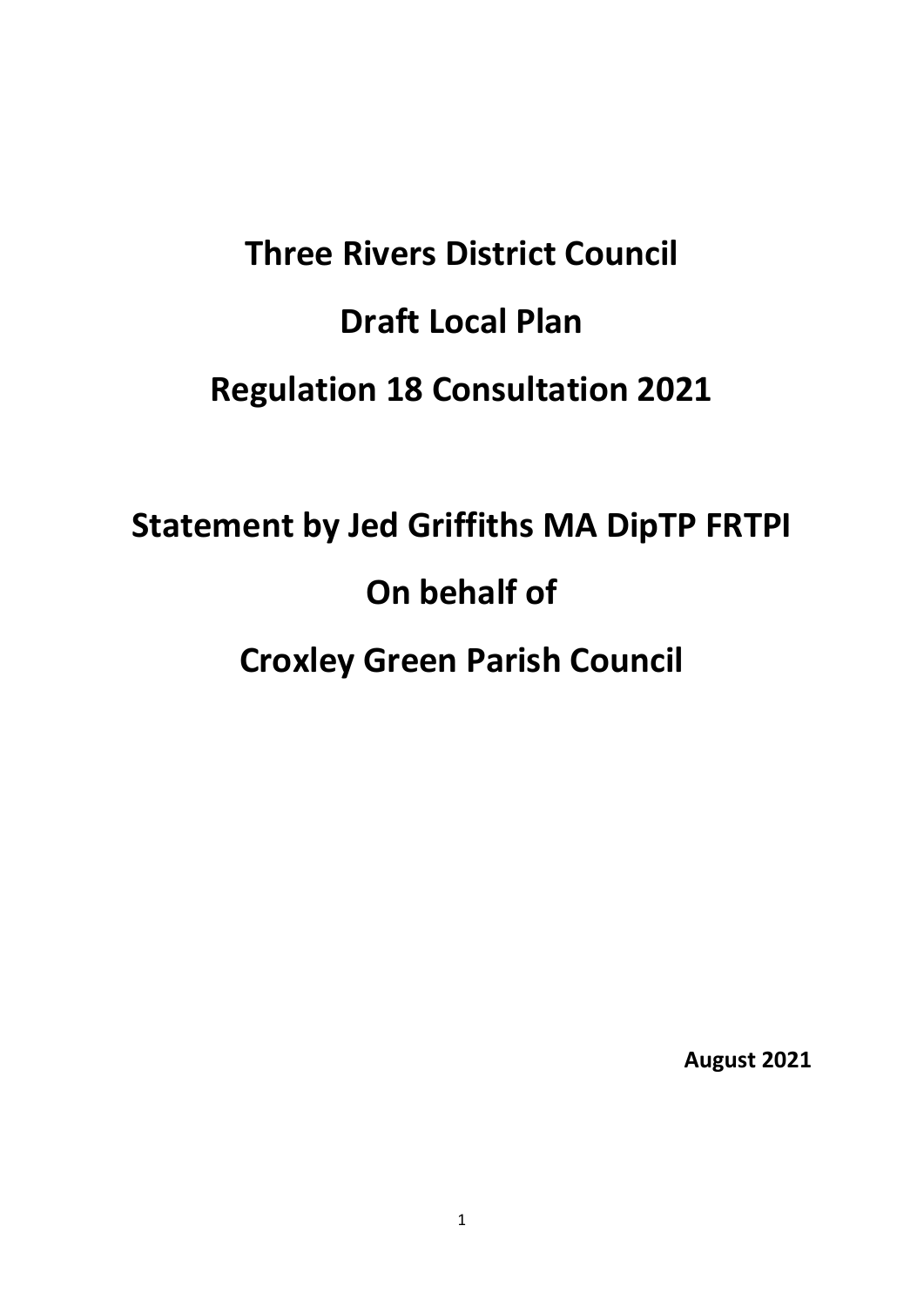#### **Introduction**

- 1. This statement has been prepared by Jed Griffiths MA DipTP FRTPI on behalf of Croxley Green Parish Council. It has been compiled in response to a consultation by Three Rivers District Council on a draft Local Plan under Regulation 18 of the Town and Country Planning Regulations 2012.
- 2. The Parish Council notes that the consultation has been published in two parts. This statement focuses on Part 2 Sites for Potential Allocation. There are no detailed comments on Part 1 Preferred Policy Options, except to state that the Parish Council supports the District Council's stance on not complying with the Government's Standard Method for calculating the District's housing need figure (Question 1 of Part 1). In common with other respondents, however, the Parish Council believes that the District Council does not go far enough. Because of the Green Belt and other land use constraints in Three Rivers, a much lower figure can be justified. This has been argued forcefully in submissions by CPRE Hertfordshire and the Three Rivers Joint Residents' Association.
- 3. The Parish Council has given careful consideration to the sites proposed for housing allocations in Croxley Green in Part 2 of the consultation. There are particular concerns, however, about two of the proposed allocations. These are:
	- Site CG65 British Red Cross, Community Way
	- Site CFS19 Land Adjacent 62-68 and 99-121 Sycamore Road

Comments are set in the ensuing paragraphs.

#### **Site CG 65: British Red Cross, Community Way**

- 4. This small (0.05 hectare) site was included in Appendix 7f of the Site Assessments, dealing with Urban Capacity, and is described as previously-developed land. It is currently used as the British Red Cross building with a small ancillary car park, accessed from Community Way. The southern edge of the site adjoins the Croxley Green Public Library. To the north-west are the Barton Way allotments. There is a public right of way along Community Way adjacent to the northern boundary.
- 5. The assessment notes that the entire site is in the ownership of Three Rivers District Council and is deemed to be developable and achievable within the plan period. In the view of the Parish Council, there are a number of reasons against the proposal, which are outlined below.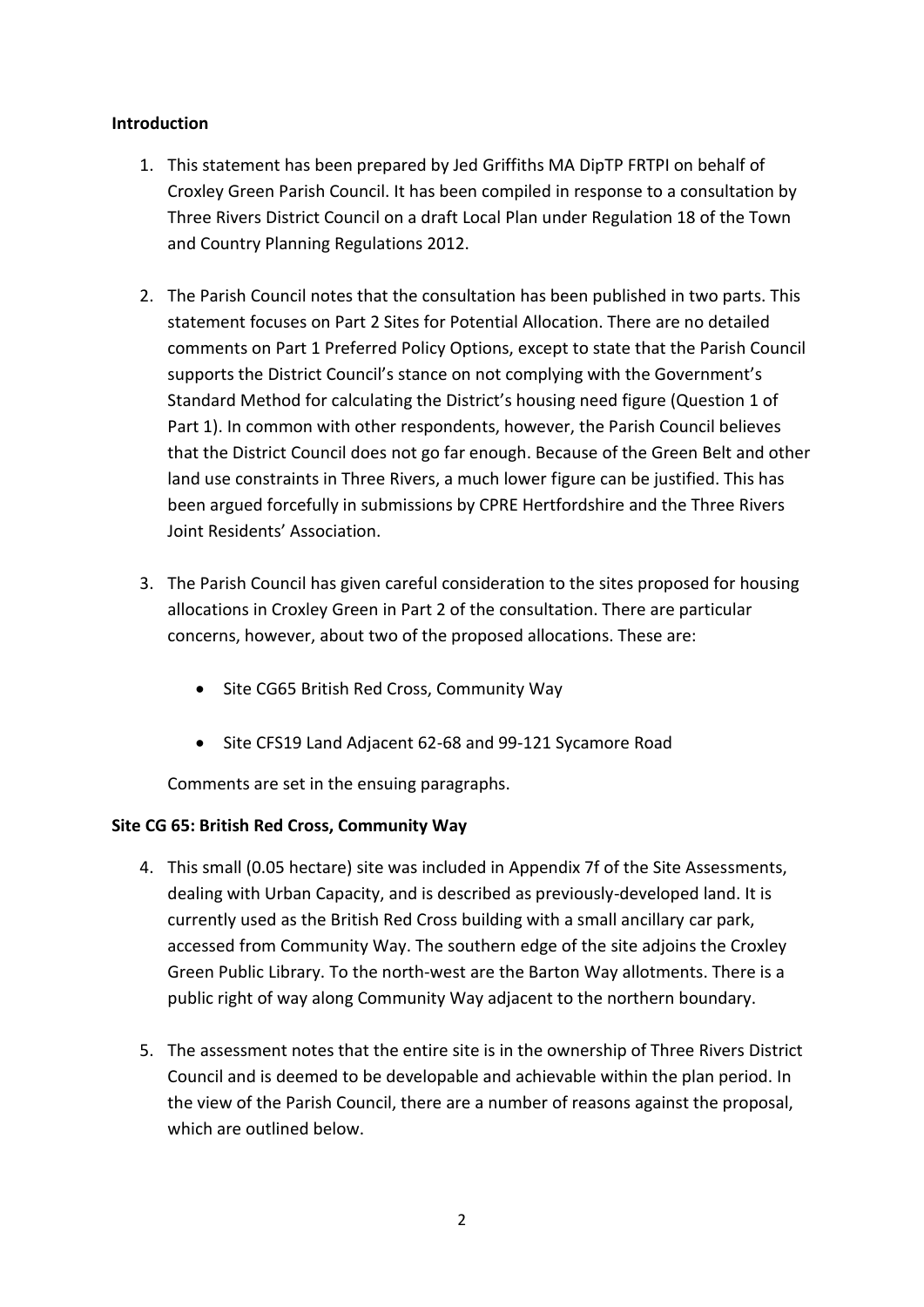6. First, the British Red Cross Building is a nominated Asset of Community Value (ACV). In proposing this site for development, the Council is in conflict with the National Planning Policy Framework (NPPF) 2021, which seeks to promote healthy and safe communities. Paragraph 93 of the NPPF sets out the responsibilities of the Council in planning policy, as follows:

*"To provide the social, recreational and cultural facilities and services the community needs, planning policies and decisions should:*

- *(a) plan positively for the provision and use of shared spaces, community facilities (such as local shops, meeting places, sports venues, open space, cultural buildings, public houses and places of worship) and other local services to enhance the sustainability of communities and residential environments;*
- *(b) take into account and support the delivery of local strategies to improve health, social and cultural well-being for all sections of the community;*
- *(c) guard against the unnecessary loss of valued facilities and services, particularly where this would reduce the community's ability to meet its day-to-day needs;*
- *(d) ensure that established shops, facilities and services are able to develop and modernise, and are retained for the benefit of the community; and*
- *(e) ensure an integrated approach to considering the location of housing, economic uses and community facilities and services."*

By including this site as a proposal, the Council is not only contrary to the NPPF but also to the New Local Plan Objective 5, which seeks to support the viability, vitality and variety of shops and services within the main settlements and villages (including Croxley Green). As an ACV, the British Red Cross Building is not just an office; it has a meeting hall which provides a valuable service to the Croxley Green community. It is a part of the Croxley Green Centre, which is identified in Section 6.1 of the Croxley Green Neighbourhood Plan 2018 as a specific area for an Action Plan. The objective is to provide a "Village Centre" which is worthy of the Parish, optimising the use of the existing buildings, consolidated by Aim 17.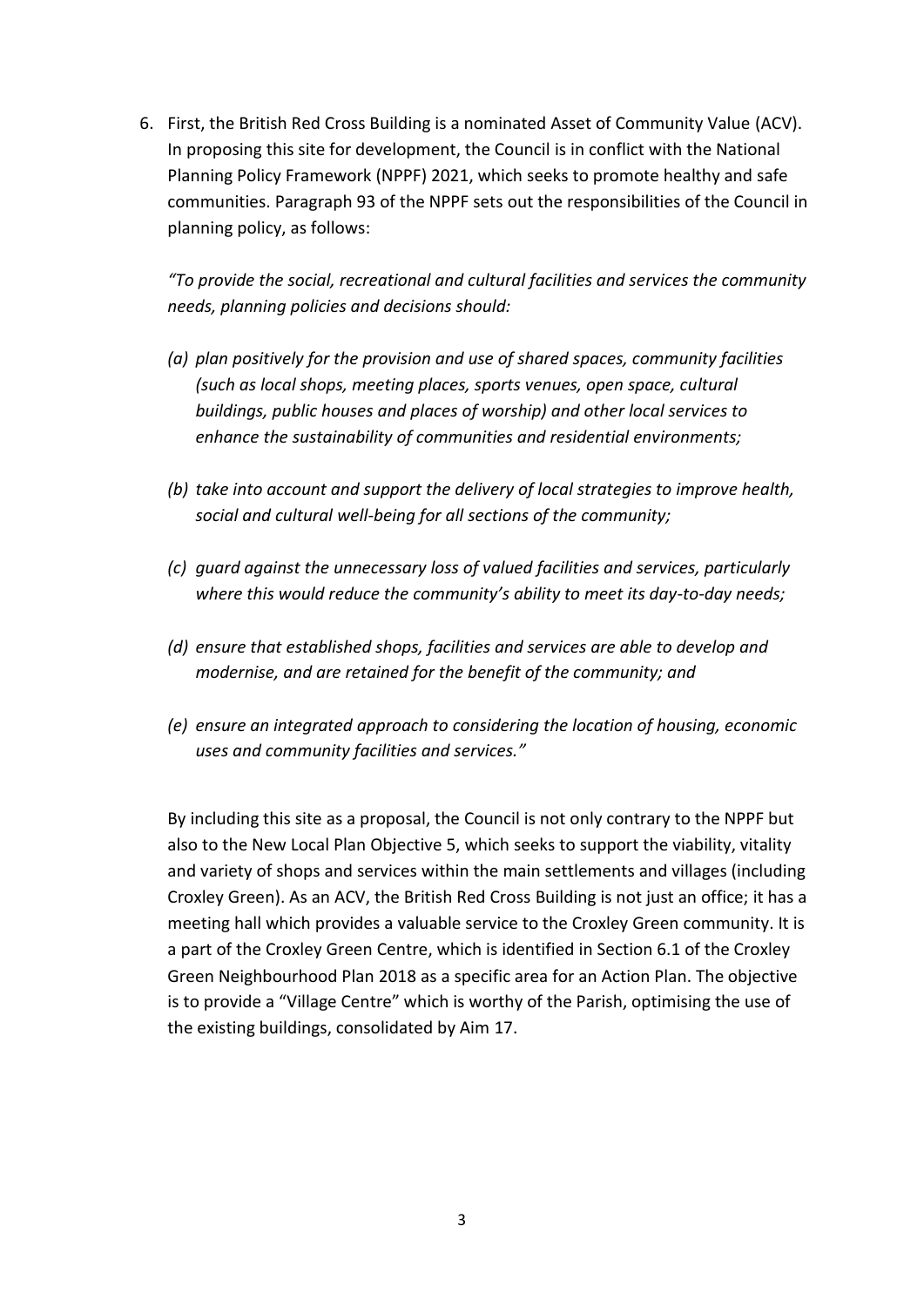With its range of retail units, service and facilities, on public transport routes, the centre is in a highly sustainable location. The proposed Action Plan would work towards the improvement of the appearance and amenities of the New Road area, including more intensive use of the Red Cross Building and the improvement of Community Way. The justification for the Action Plan is clearly set out in paragraphs 6.1.1 to 6.1.3 of the Neighbourhood Plan.

7. The proposed development of the site would also be contrary to the objective for Section 5.3, Leisure, Community, Welfare and Health in the Croxley Green Neighbourhood Plan 2018. The Objective states as follows:

*"Support and retain the use of the community buildings and outdoor facilities and a viable and adequate provision of health and education services within the Parish, and* 

*Facilities such as halls, churches, schools and open spaces listed in Table LC1 are vital to the Croxley Green Parish as a community. These facilities provide the huge variety of activities in the area and the loss of any would detract from the richness of the community life. The Parish Council will support all organisations to enable them to fulfil their role in the community. The population of Croxley Green is ageing and the health services need to adapt to the changing needs and the Parish Council is committed to helping the facilities to stay within the Parish and if possible to expand their services*."

- 8. The British Red Cross Building is included in the list of assets in Table LC1.Three Rivers District Council has not produced any evidence to suggest that their proposal fits any of the criteria in the objective, which are amplified in paragraphs 5.3.1 and 5.3.2 of the Neighbourhood Plan. The Parish Council notes that in the final version of the Part 2 consultation document, published in June 2021, the District Council stated that "Re-provision of the community facility would be required on site." In the draft version, considered earlier by the Council, did not include the above sentence, which appears to be a late addition. Nevertheless, the Council has not produced any evidence to demonstrate how the "re-provision" could be accomplished on this very tight area.
- 9. Second, the Parish Council notes that the indicative dwelling range in the Site Assessment is 5-6 units. On such a small site, it is questionable whether the number of dwellings could be accommodated on the land without building upwards – this is because of the close proximity of the site to adjacent buildings. If, as stated by the Council, a replacement community facility were to be provided, this would compound the difficulties of building on the site. In terms of Neighbourhood Plan Aim 11, it is also difficult to envisage how adequate car parking could be provided on the site itself – between six and twelve spaces would be needed for residents, let alone visitors. All the existing dwellings in New Road and Barton Road face onto the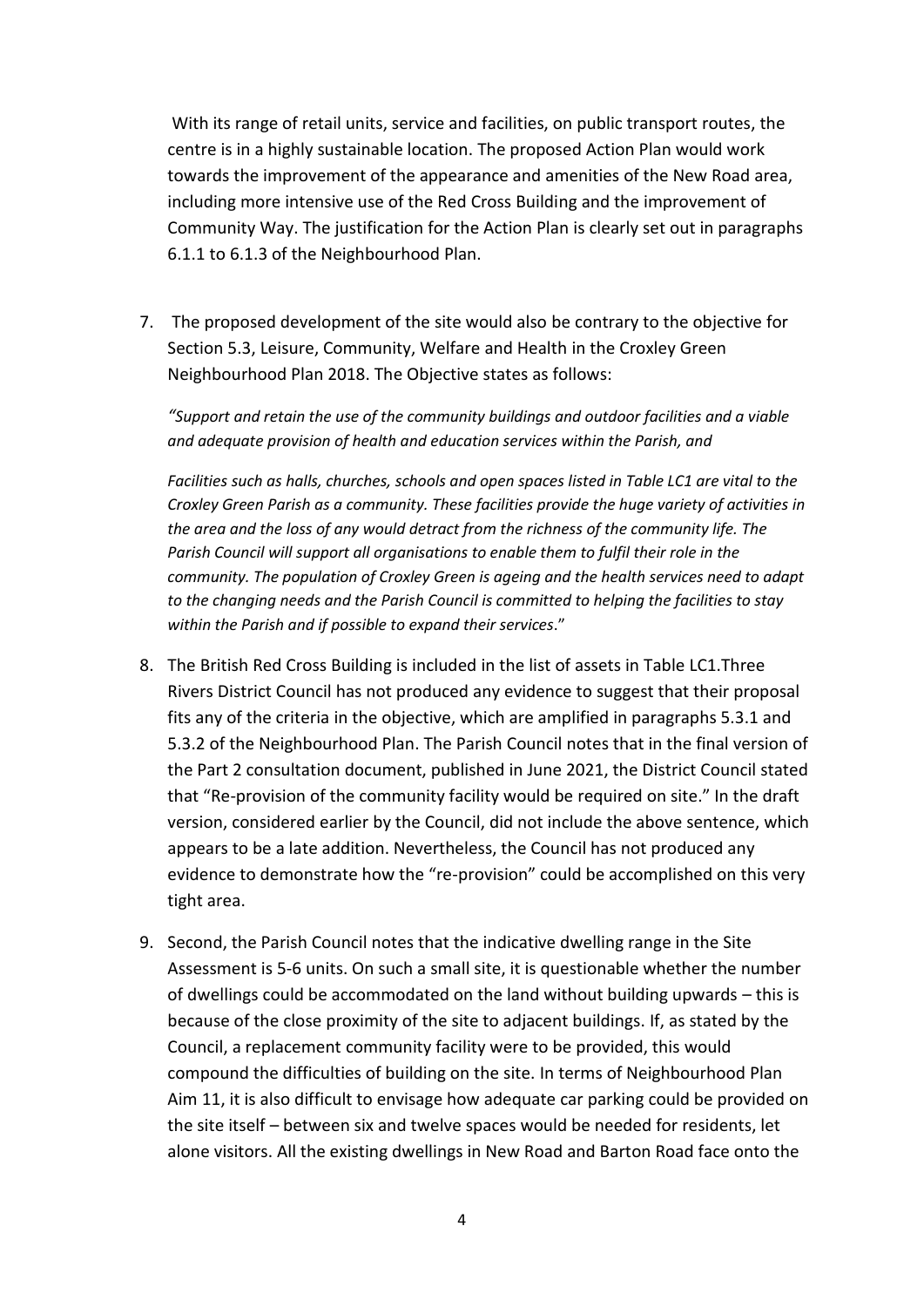street. As a backland development, the proposal would be incongruous and out of character with the surrounding area.

### **Site CFS19: Land adjacent 62-84 and 99-121 Sycamore Road**

- 10. This site ((0.27 hectares) was brought forward as part of the Call for Sites stage of the Local Plan. It is located on the south side of Sycamore Road, which is part of a large housing estate to the south of the Watford Road. Together with Valley Walk, it lies at the end of a long cul-de-sac. The site is between houses to the west and apartments blocks to the east. It consists of mown grassland, on which there are scattered trees. The southern edge of the area has mature hedgerows, beyond which is the towing path of the Grand Union Canal. It has a very pleasant appearance.
- 11. Government policy, as set out in the NPPF 2021 seeks to promote healthy and safe communities, and to protect open spaces. Paragraph 99 of the NPPF states as follows:

*"Existing open space, sports and recreational buildings and land, including playing fields, should not be built on, unless:*

- *(a) an assessment has been undertaken which has clearly shown the open space, buildings or land to be surplus to requirements; or*
- *(b) the loss resulting from the proposed development would be replaced by equivalent or better provision in terms of quantity and quality in a suitable location; or*
- *(c) the development is for alternative sports and recreational provision, the benefits of which clearly outweigh the loss of the current or former use."*
- 12. In Part 1 of the Local Plan Consultation, at paragraph 10.40, the District Council also recognises the importance of open space recreation and sports facilities, children's play areas and their wider benefits. This is linked to Preferred Policy Option 22, the opening part of which states:

*"(1) Development proposals which result in the whole or partial loss of existing open space, sport and recreation facilities will only be permitted where:*

- *i) The proposed development includes provision for open space, sports and recreation facilities of sufficient benefit to sport and recreation provision to offset the loss or;*
- *ii) Alternative provision of equivalent or better quantity and quality is made for the catchment area served by the open space, sport and recreation facilities in an accessible location served by sustainable modes of transport or;*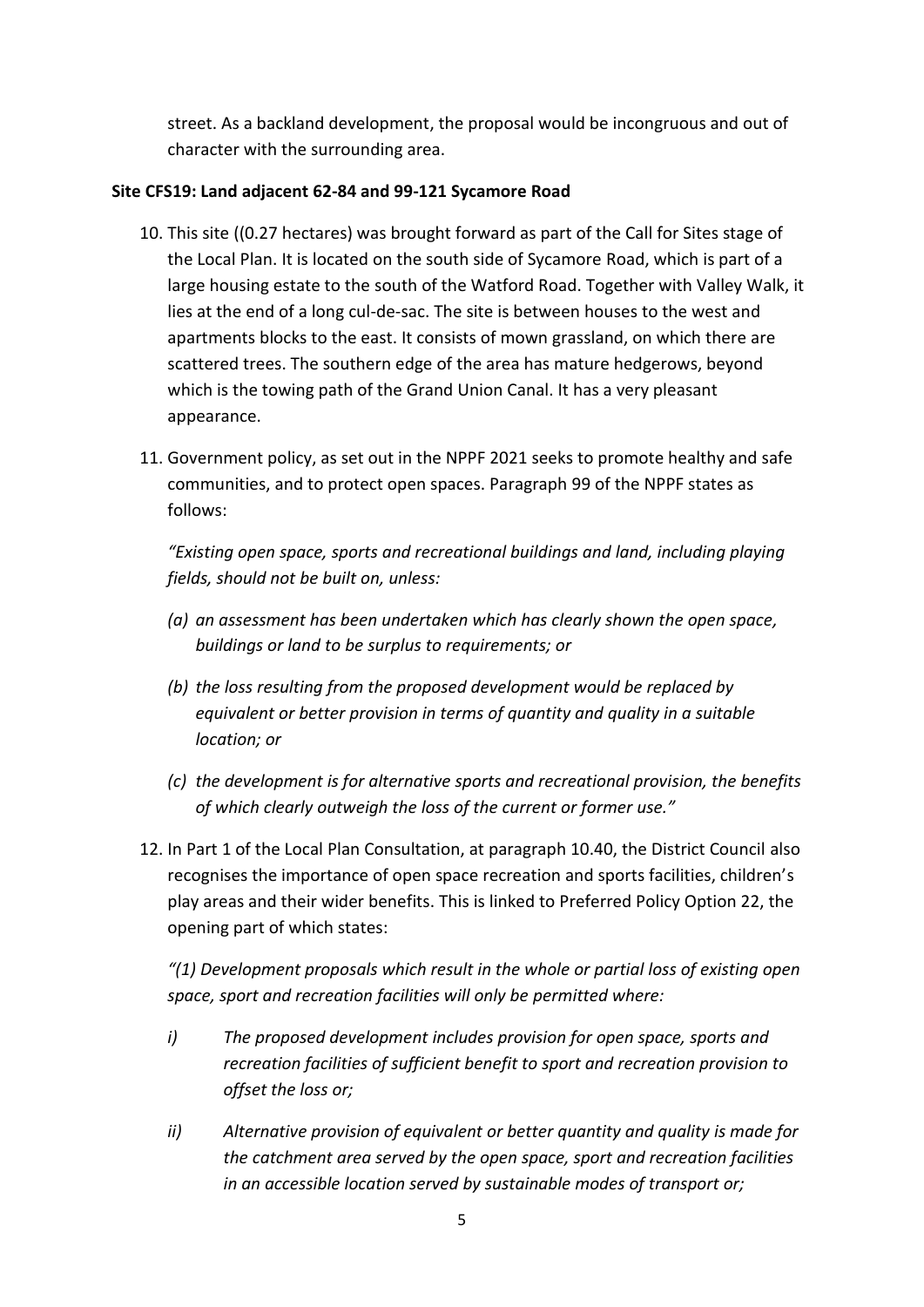- *iii) The proposal is ancillary to an existing leisure use serving the catchment area and does not affect the open space, sport or recreation facility or:*
- *iv) A deficiency of open space, sport and recreation facilities is not created through, or exacerbated by, its loss, now or over the plan period."*
- 13. The Parish Council's view is that the proposed development is clearly contrary to both national and local planning policies. No assessment has been provided to show that the site is surplus to requirements. There is no suggestion that this valued area of open space can be replaced elsewhere. Aim 8 of the Neighbourhood Plan specifically seeks to safeguard recreational land.
- 14. In terms of its location, adjacent to the Grand Union Canal, the site is part of the Green and Blue Infrastructure network proposed in the New Local Plan Preferred Policy Option 19. The policy clearly identifies the corridor of the Grand Union Canal as an asset, to be conserved and enhanced. In this respect, the character of the area including the site is described in the Croxley Green Neighbourhood Plan Character Area 5 Watford Road (East) and Valley Walk.
- 15. A key objective of the Neighbourhood Plan, set out in paragraph 5.1, is to "Conserve local character by sympathetic development whatever the proposed use." This is supported by Policy CA1, which states that:

*"New development should seek to conserve and, wherever possible, enhance the key elements of the character and appearance of the Character Areas described in Appendix B through careful design and massing of new buildings and the protection and enhancement of private gardens and open space without inhibiting innovative design."*

16. Much of the character of the site is derived from the presence of trees and hedgerows. In part 5.9 of the Neighbourhood Plan, the objective is to:

*"Conserve and enhance the character of the landscape and maintain and replace trees in the public realm, encourage private owners to replace trees which are lost and ensure that streets trees are replaced using appropriate species."*

17. The objective is amplified by Aim 14 of the Plan, which is supported by paragraph 5.9.1. This refers to the strong characteristic of the suburban townscape provided by the backdrop of trees and hedges, which need continuing care. The trees on the site, are of high value in their contribution to the local and the amenity of residents and visitors.